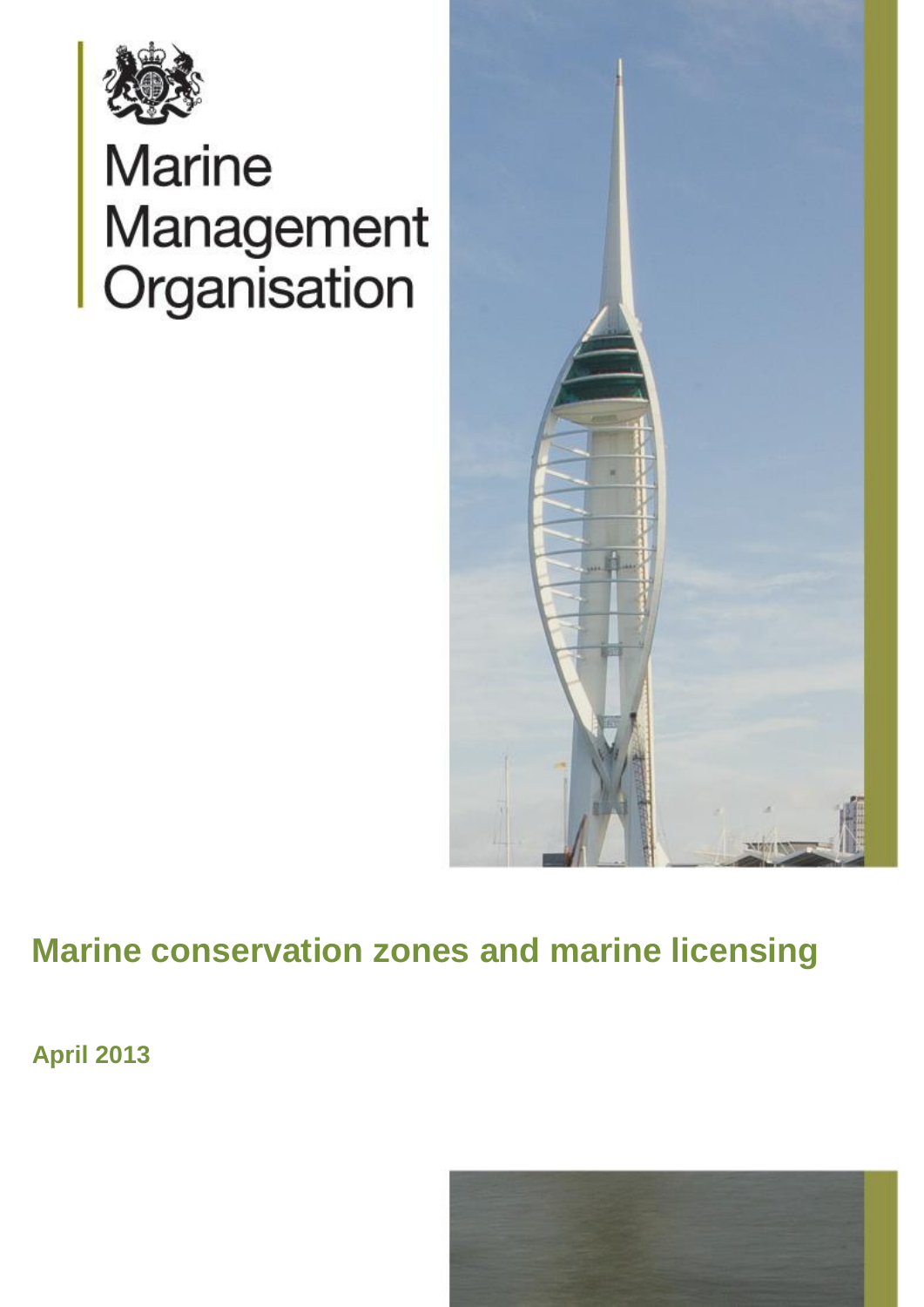### **Contents**

| MMO duties in relation to marine conservation zones and marine licensing3 |  |
|---------------------------------------------------------------------------|--|
|                                                                           |  |
|                                                                           |  |
|                                                                           |  |
|                                                                           |  |
|                                                                           |  |
|                                                                           |  |
|                                                                           |  |
|                                                                           |  |
|                                                                           |  |
|                                                                           |  |
|                                                                           |  |
|                                                                           |  |
|                                                                           |  |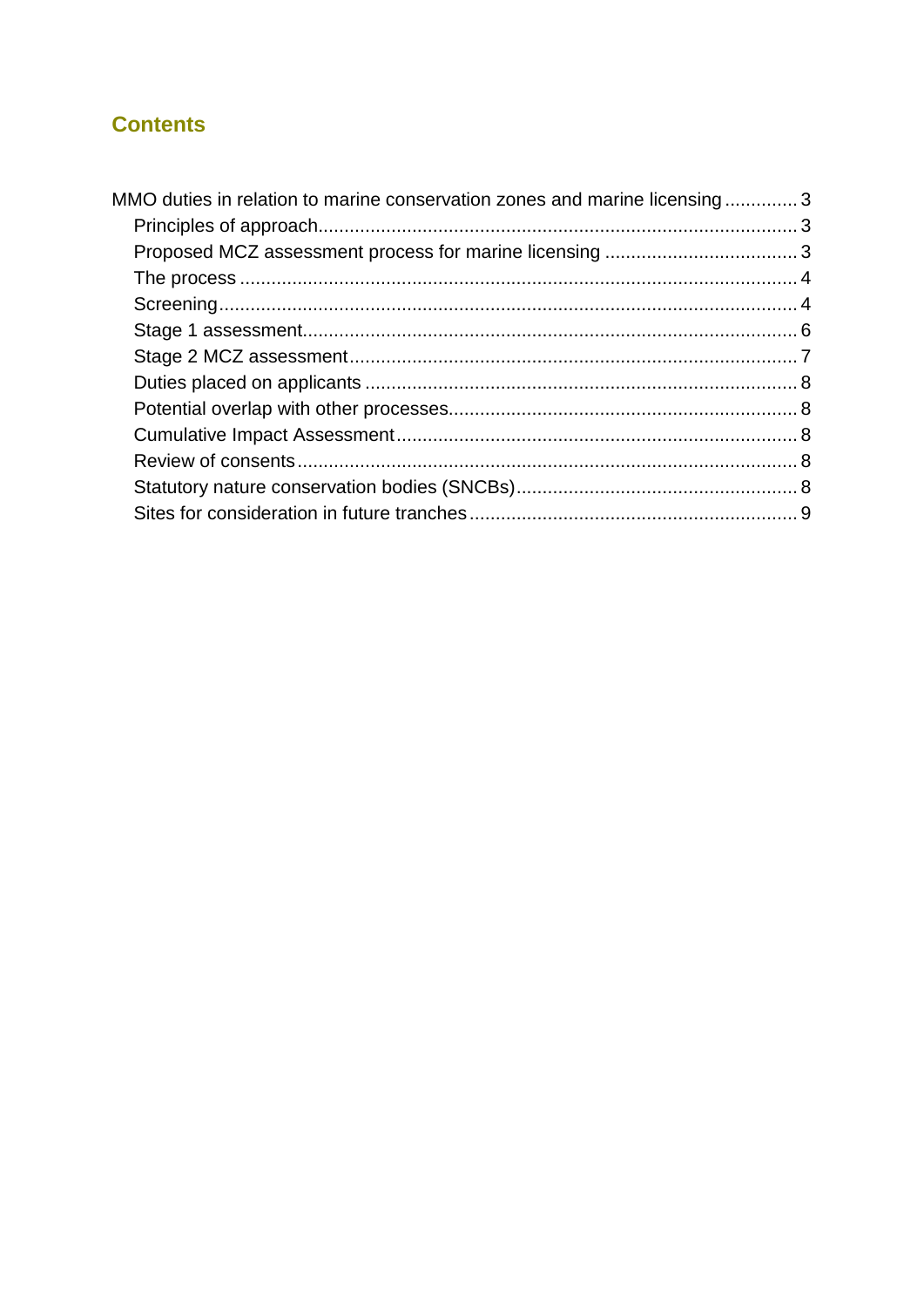#### <span id="page-2-0"></span>**MMO duties in relation to marine conservation zones and marine licensing**

Section 126 of the Marine and Coastal Access Act (MCAA) (2009) places specific duties on the MMO relating to marine conservation zones (MCZs) and marine licence decision making. This is because s.126 applies where;

- (a) a public authority has the function of determining an application (whenever made) for authorisation of the doing of an act, and
- (b) the act is capable of affecting (other than insignificantly)—
	- (i) the protected features of an MCZ;
	- (ii) any ecological or geomorphological process on which the conservation of any protected feature of an MCZ is (wholly or in part) dependent.

In determining how to apply s.126 in undertaking its marine licensing function, the MMO is introducing a new MCZ assessment process that will be integrated into existing marine licence decision making procedures. This will apply to all new marine licence applications with immediate effect and is relevant to MCZs proposed by Defra (together with their proposed features and proposed conservation objectives) until the point of designation. From the point of designation it is the designated MCZs (together with features and conservation objectives) which will be relevant.

MCZ sites and features identified as possible candidates for designation in future tranches will be NOT be subject to the MCZ assessment process. However, the MMO will consider the evidence base associated with those sites in its decision making.

The assessment process also addresses the general duties placed on the MMO in s.125 of the MCAA with respect to furthering the conservation objectives of MCZs.

#### <span id="page-2-1"></span>**Principles of approach**

The MMO is committed to the principles of Better Regulation. In designing and implementing an MCZ assessment process we will ensure compliance with those principles by taking an approach that is proportionate, accountable, consistent, transparent and targeted.

#### <span id="page-2-2"></span>**Proposed MCZ assessment process for marine licensing**

The process has three sequential stages; screening, stage 1 assessment and stage 2 assessment (see figure 1). Although the MCAA does not stipulate that a staged process is required, the approach is designed to ensure that the MMO will have available to it the necessary information by which it can fulfil its duties in relation to marine licensing in accordance with s.126 of the MCAA. This approach will maintain proportionality for applicants by helping guide them to supply the correct information to accompany their marine licence application.

In making determinations with respect to MCZs at each stage in the process, the MMO will always consider the feature(s) for which the MCZ(s) has been designated, the current status of those features and the conservation objectives against each feature.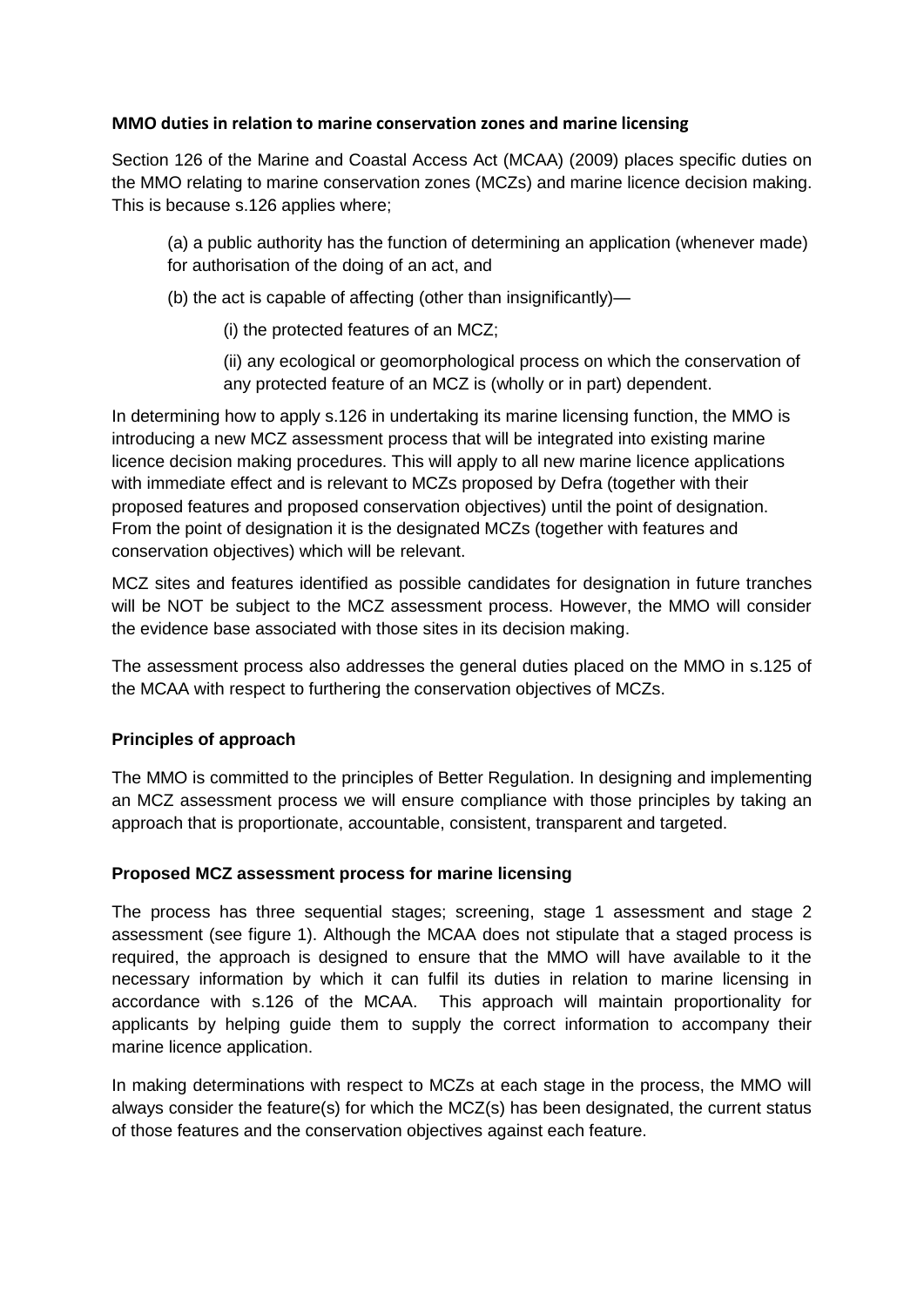The assessment process runs alongside other relevant legislative regimes, including those set out in Part 4 of the MCAA and other requirements such as those under the Habitats Directive or the EIA Directive, but is not a substitute for those.

The MCZ assessment will be carried out during the application determination window (our target is 13 weeks). It is anticipated that, in line with the approach taken by the MMO across all licensing decisions, much of the work to support this assessment for complex projects would be done in pre-application. This allows for the iterative process of developing an application to be applied. At times, it may be appropriate for information used in the MCZ assessment to be included in consultation with other bodies, for example, during EIA scoping.

#### <span id="page-3-0"></span>**The process**

The MCZ assessment process is summarised in figure 1. More detail is provided in the sections below.

#### <span id="page-3-1"></span>**Screening**

All marine licence applications will be screened to determine whether s.126 should apply to the application. It will apply if it is determined through the course of screening that;

- the licensable activity is taking place within or near an area being put forward or already designated as an MCZ; and
- $\bullet$  the activity is capable of affecting (other than insignificantly) either (i) the protected features of an MCZ; or (ii) any ecological or geomorphological process on which the conservation of any protected feature of an MCZ is (wholly or in part) dependant

The MMO will use a risk based approach when determining the "nearness" of an activity with respect to MCZs. This will include applying an appropriate buffer zone to the MCZ features under consideration as well as a consideration of risks which lie in activities further removed from features.

In determining 'insignificance' the MMO will consider the likelihood of an activity causing an effect, the magnitude of the effect should it occur, and the potential risk any such effect may cause on either the protected features of an MCZ or any ecological or geomorphological process on which the conservation of any protected feature of an MCZ is (wholly or in part) dependant.

The MMO will not routinely consult SNCBs at this stage in the process although they will be notified of our screening determination and will have the opportunity to comment on that determination (and supply further information or advice as necessary) when we consult them either when the application is considered under the relevant legislative regime or when a stage 1 assessment is made.

Where it has been determined through screening that s.126 should apply to the licence application, the MMO will assess the application further to determine which subsections of s.126 should apply to the application. This will be done in two stages; stage 1 assessment and stage 2 assessment.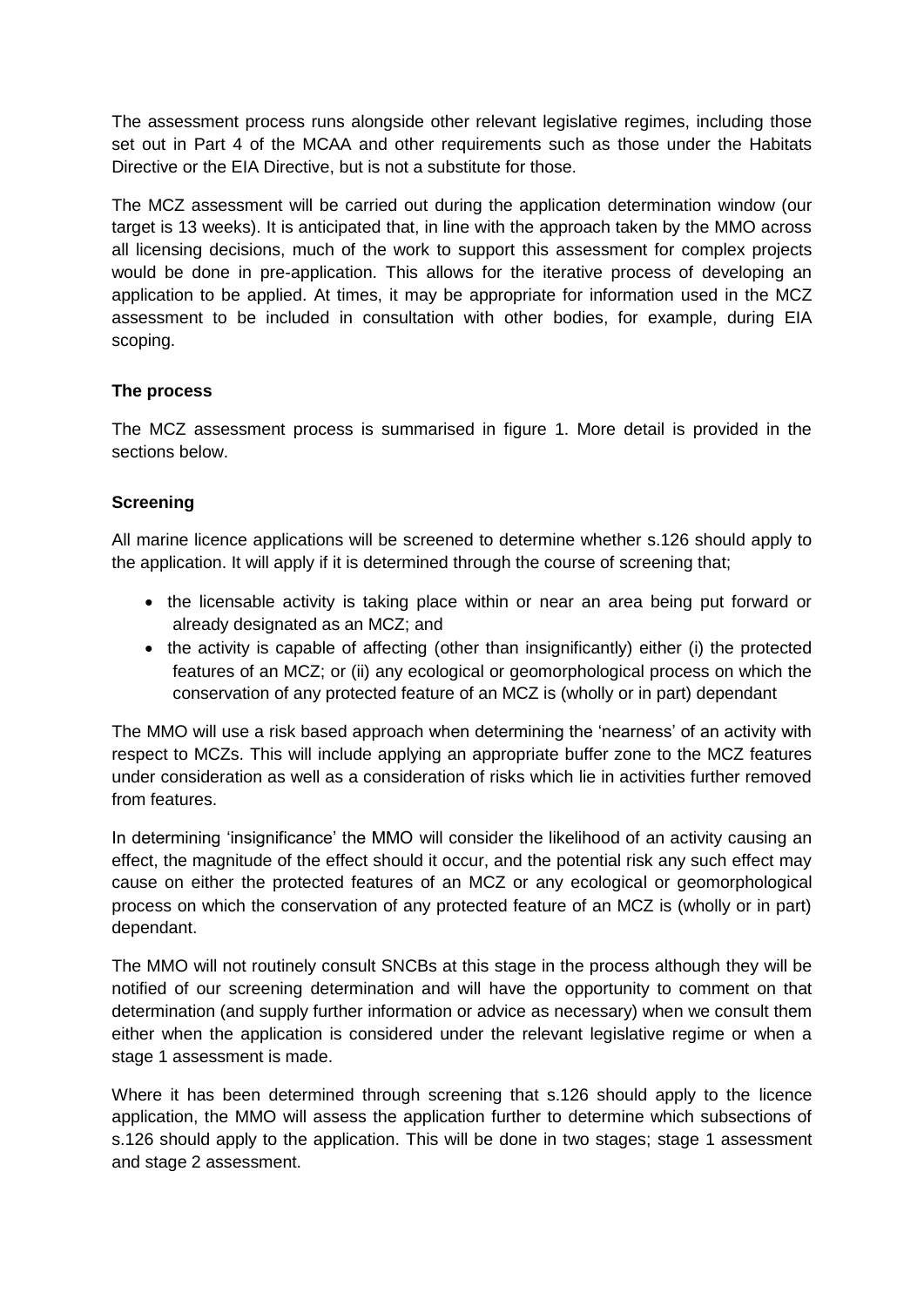#### **Figure 1 – a summary of the MCZ assessment process to be used by the MMO in marine licence decision making**



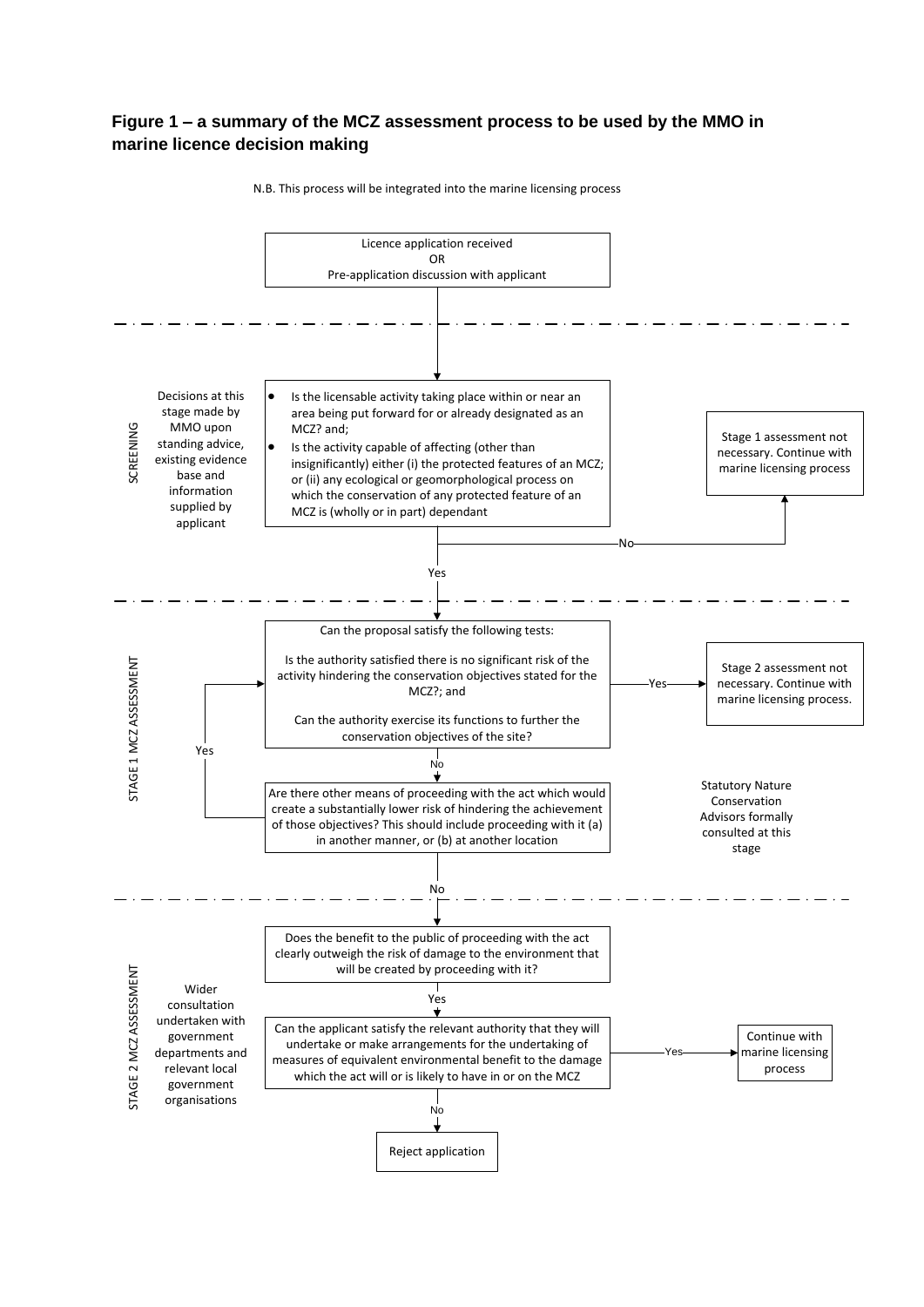#### <span id="page-5-0"></span>**Stage 1 assessment**

The stage 1 assessment will consider whether the conditions in s.126(6) can be met. In doing so the MMO will use information supplied by the applicant with the licence application, advice from the SNCBs and any other relevant information to determine whether;

- there is no significant risk of the activity hindering the achievement of the conservation objectives stated for the MCZ; and
- the MMO can exercise its functions to further the conservation objectives stated for the MCZ (in accordance with s.125(2)(a))

If the condition in s.126(6) cannot be met the stage 1 assessment will also consider whether the condition in s.127(7)(a) can be met. In doing so the MMO will determine whether;

• there is no other means of proceeding with the act which would create a substantially lower risk of hindering the achievement of the conservation objectives stated for the MCZ. This should include proceeding with it (a) in another manner, or (b) at another location

In undertaking a stage 1 assessment the MMO will formally consult with SNCBs for a period of 28 days unless the SNCB notifies the MMO that it need not wait or MMO determine that there is an urgent need to grant authorisation (in accordance with s.126(2)).

Within this stage of assessment "hinder" will be considered as any act that could, either alone or in combination:

- in the case of a conservation objective of "maintain", increase the likelihood that the current status of a feature would go downwards (e.g. from favourable to degraded) either immediately or in the future (i.e. they would be placed on a downward trend); or
- in the case of a conservation objective of "recover", decrease the likelihood that the current status of a feature could move upwards (e.g. from degraded to favourable) either immediately or in the future (i.e. they would be placed on a flat or downward trend).

Similarly "further" will be considered as any act that could:

- in the case of a conservation objective of "maintain", increase the likelihood that the current status of a feature would be maintained either immediately or in the future; or
- in the case of a conservation objective of "recover", increase the likelihood that the current status of a feature could move upwards (e.g. from degraded to favourable) either immediately or in the future.

When considering whether an activity can further or hinder the conservation objectives of a site, the MMO will consider the direct impact of an activity upon a feature as well as any applicable indirect impacts. Such an indirect impact could include the changing the effectiveness of a management measure put in place to further the conservation objectives.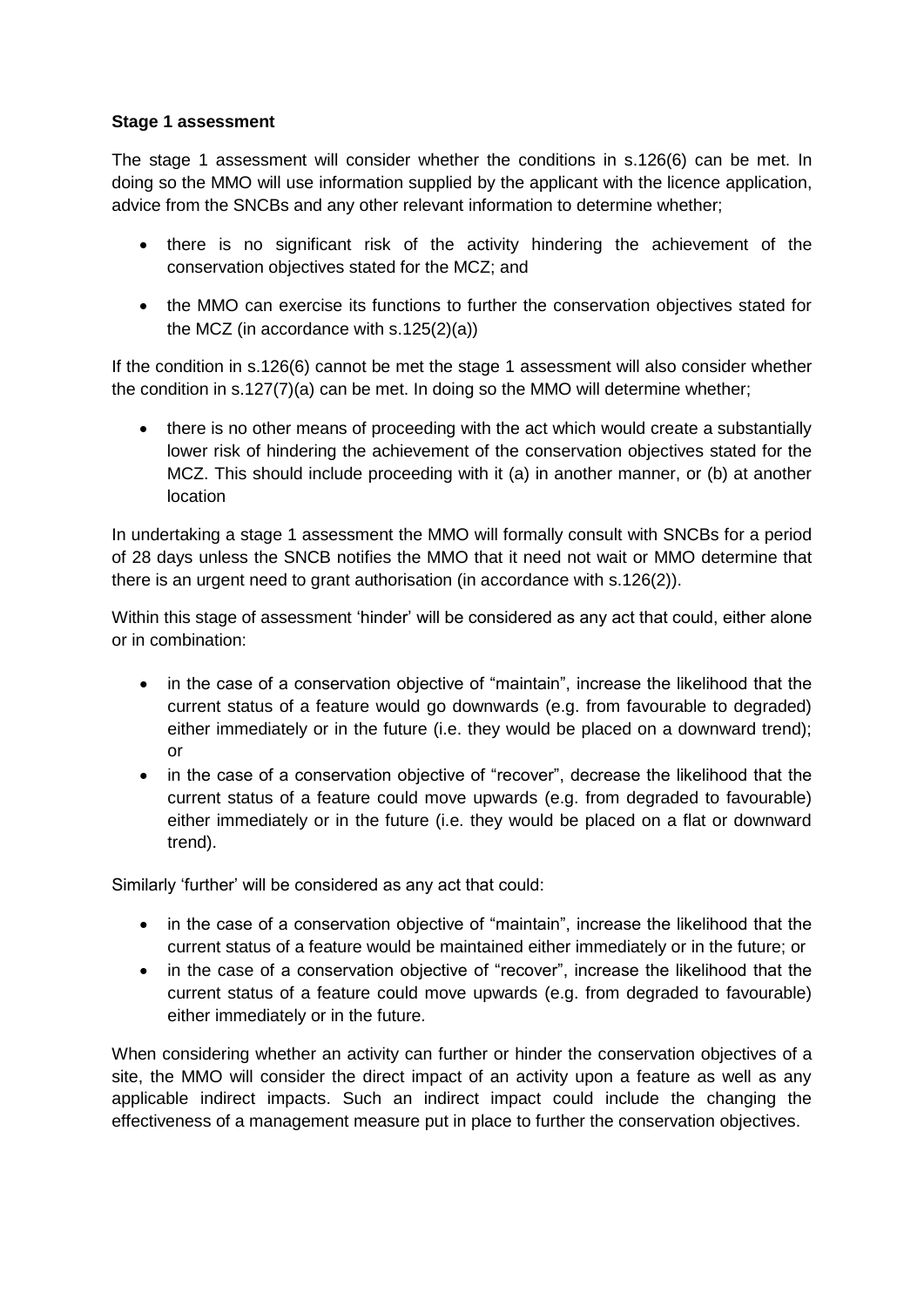The applicant should be able to demonstrate that "other means" reduces the risk such that the act no longer has a significant risk of hindering the conservation objectives of the site.

#### <span id="page-6-0"></span>**Stage 2 MCZ assessment**

The stage 2 assessment will consider whether the conditions in s.126(7)(b) and (c) can be met. In doing so the MMO will use information supplied by the applicant with the licence application, advice from the SNCBs and any other relevant information to determine whether;

- the benefit to the public of proceeding with the act clearly outweigh the risk of damage to the environment that will be created by proceeding with it; and, if so, then whether
- the applicant can satisfy the MMO that they will undertake or make arrangements for the undertaking of measures of equivalent environmental benefit to the damage which the act will or is likely to have in or on the MCZ.

The above determinations will be addressed in sequence, that is, if the public benefit test is not "passed" then a consideration of measures of equivalent benefit would not be made as the application would be rejected.

As well as consulting with the SNCBs a wider consultation with other advisors may also be undertaken at this stage, in particular to provide additional and specific advice on socioeconomic matters. For example, consultees could include Local Authorities, Local Enterprise Partnerships and central Government departments (such as the Department for Business Innovation and Skills, Department for Communities and Local Government, Department for Energy and Climate Change or Department for Transport) that may have relevant expertise to offer. All advice received by the MMO will be considered in the decision making process in the normal manner.

In determining "public benefit" the MMO will consider benefits at a national, regional or local level. Applications for activities that are of solely private benefit would not be considered to deliver a benefit to the public.

In determining 'measures of equivalent environmental benefit' the types of compensatory measures that might be considered under the Habitats Directive would also be appropriate to put forward here, although consideration will not be confined to those.

The Defra MCZ consultation document states that;

*There is a strong scientific case for an assessment of a marine protected area network to be based on biogeographic regions, rather than administrative regions. Defra considers that this should provide the basis for future designation of MCZs. As the network continues to develop, effective management will also remain a key factor in assessing an ecologically coherent marine protected area network, and further links to international commitments under OSPAR*.

Given this policy position, and recognising that MCZs will be designated in tranches, the MMO will consider "measures of equivalent environmental benefit" that are of relevance to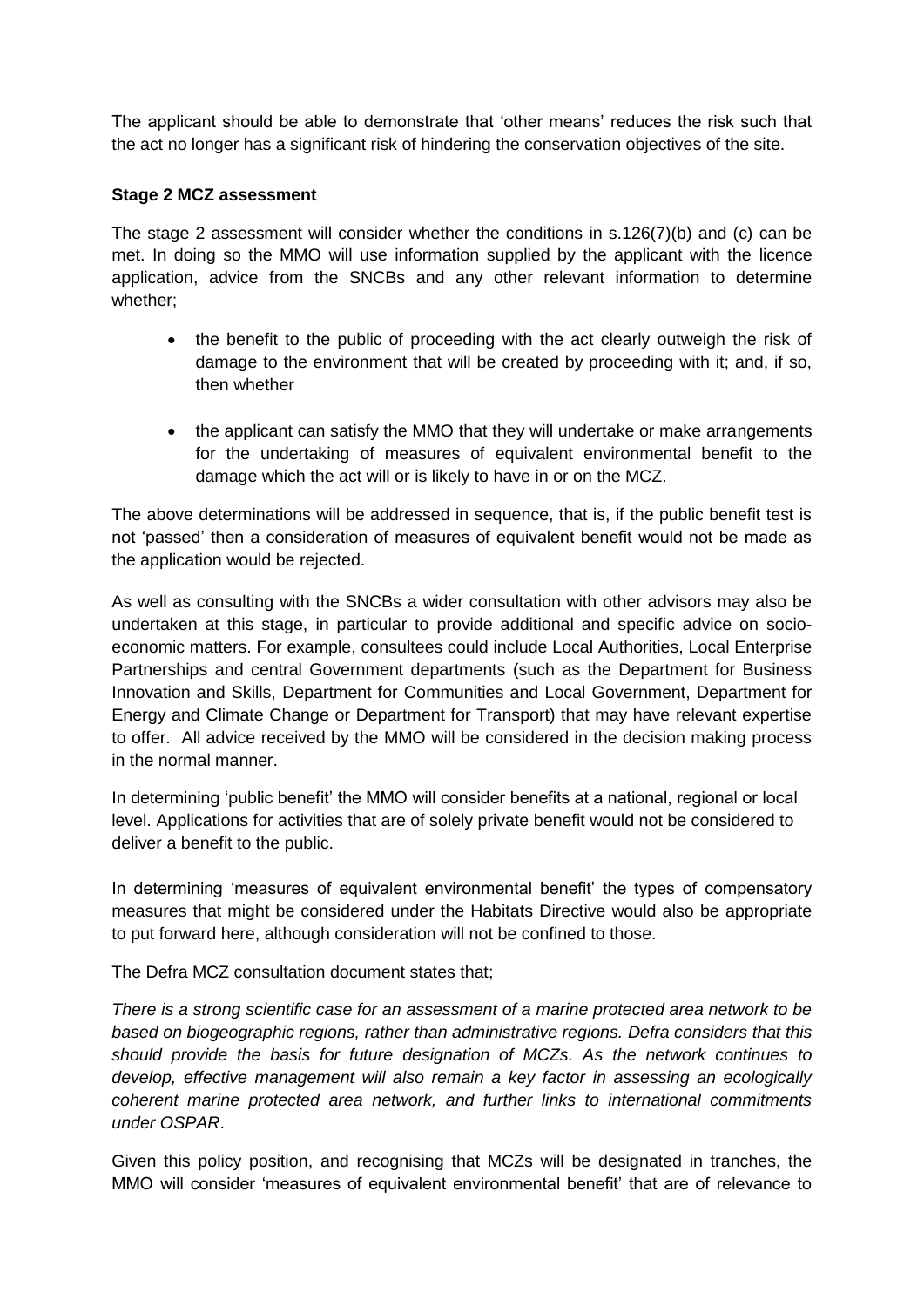any of the commitments the UK has made on marine protected areas at a national and international level. The reasons why an affected MCZ was designated (in addition to the features it was designated for) is relevant in this context as this may offer a broader ecosystems context for the consideration of measures.

The MMO will work closely with applicants and the SNCBs in determining suitable measures. We may also seek additional policy advice from Defra during this stage in the process. The MMO will require commitment from an applicant "measures of equivalent environmental benefit' can be secured and functioning before they can be 'satisfied' (in accordance with s126(9)).

#### <span id="page-7-0"></span>**Duties placed on applicants**

The onus will be placed on the applicant to supply the relevant information to the MMO and its SNCBs in order to progress an application through the assessment process.

#### <span id="page-7-1"></span>**Potential overlap with other processes**

Where another marine protected area or other spatial management measure overlaps an MCZ the MCZ assessment process will not be a replacement for other necessary tests (e.g. HRA) - it will sit alongside those. Where there are overlaps with other processes, a case by case approach will be taken. From September 2012, applicants of Nationally Significant Infrastructure Projects (NSIPs) located in England, or both England and Wales, are able to agree evidence plans with relevant SNCBs. The requirements with respect to assessing possible impacts on MCZs will be included in this process.

#### <span id="page-7-2"></span>**Cumulative Impact Assessment**

The MCAA does not provide any legislative requirement for explicit consideration of in combination or cumulative impact assessment to be undertaken when assessing the impacts of licensable activities upon an MCZ. However, the MMO considers that in order to fully discharge its duties under section 69 (1) of the MCAA, in combination and cumulative effects must be considered.

#### <span id="page-7-3"></span>**Review of consents**

The MCAA does not provide any legislative requirement for a review of consents when MCZs are designated.

#### <span id="page-7-4"></span>**Statutory nature conservation bodies (SNCBs)**

The duties placed on SNCBs under Section 127 of the MCAA are a critical component in the MMO"s ability to fulfill its duties in relation to Sections 125 and 126. The MMO must notify the relevant SNCB (such as NE or if the MCZ is outside the seaward limits of the territorial sea, the JNCC), wait 28 days until considering the application and have regard to any advice given. There is no need to wait 28 days if (i) the SNCB so notifies, or (ii) the situation is urgent.